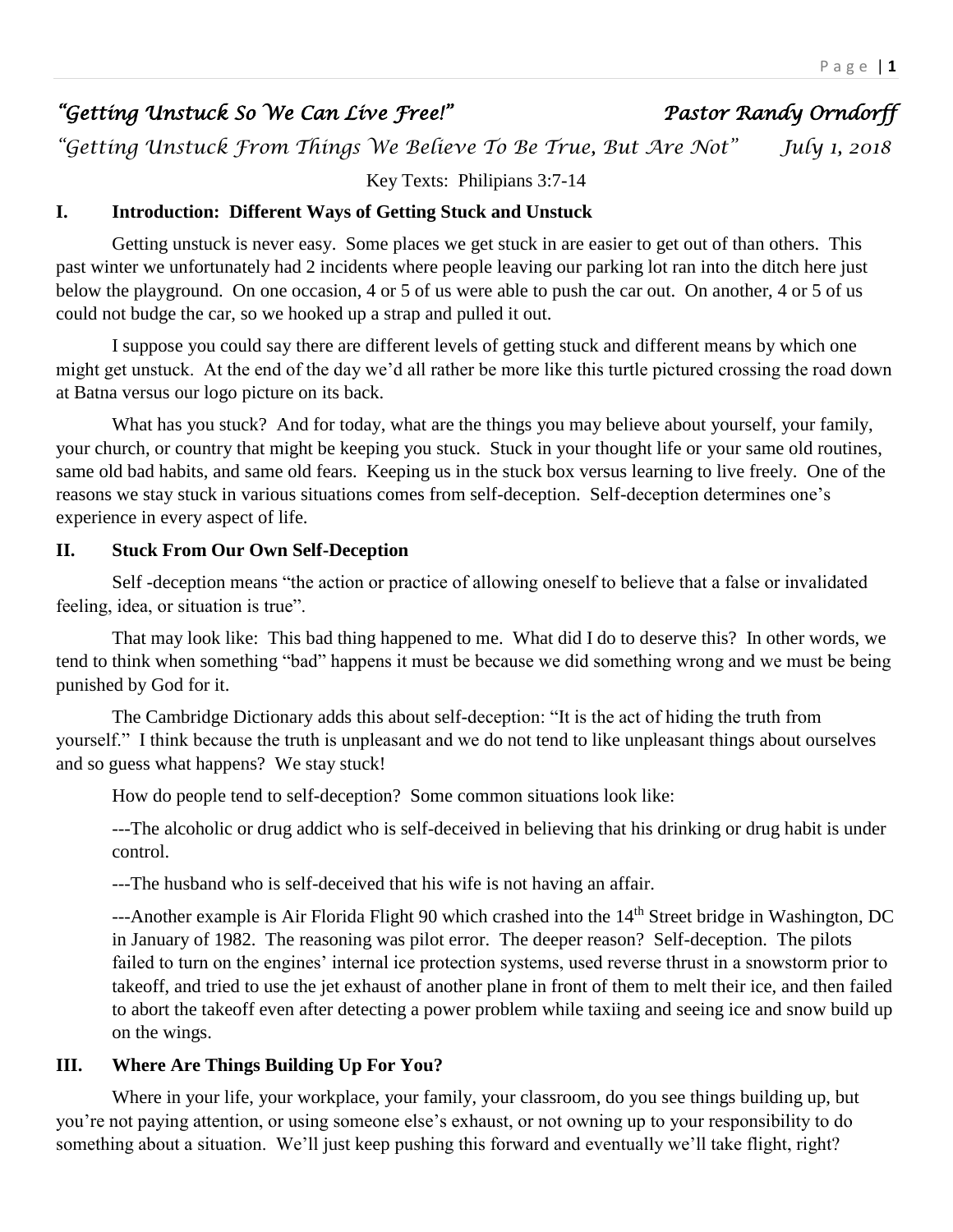All too often our self-deception keeps us stuck and, more often than not, eventually leads to more pain and suffering than we could ever foresee. For sure it keeps us from freely being who God made us to be. We live in sin, entangled and stuck by its snare and barbs.

#### **IV. Saul to Paul—Learning to Press On!**

Before Paul became Paul, he was Saul. Saul was raised in a religious family with all the best Jewish schooling and training he could get. When he is writing to the Philippians he is thinking about all the progress and success he had in life. All his credentials, credits and how he was looked at to put down this so-called movement called "The Way". Paul thought Christianity was heretical and blasphemous and his zealous intent was to quiet this movement by having its leaders killed. He saw Christianity as a political menace to his Jewish society and Jesus' teachings to be false. I mean summing up all the laws, 613 into 2? To love God and to love your neighbor. Too simplistic thought Paul.

Then, one day, Paul encounters Jesus on the Damascus Road. This is after Jesus' death and resurrection and after Paul still Saul, has one of the apostles, Stephen, stoned to death. Long story short, Saul becomes Paul because he met Jesus, experienced Jesus, and allowed Jesus to reshape, and remold his thinking and his entire way of living.

Paul describes this as, "I consider everything a loss compared to the surpassing greatness of knowing Jesus, my Lord, for whose sake I have lost everything—all things. (vs 8)

And while I know I am by no means perfect, I do press on to take hold of that for which Christ took hold of me. I haven't gotten there yet, but what I do is forgetting what lies behind me, I strain forward to what lies ahead." (vs12-13)

Paul, because of Jesus, and seeing life a new way, was able to get unstuck from a brutal past and to move forward into a whole new way of life. How he thought, how he related to others, how he used his life experiences to help others see how they may be stuck so that they could begin to live life in a better way, in Jesus' way! Gets expressed like this, "I press on toward the goal to win the prize for which God has called me heavenward in Christ Jesus". (vs14)

#### **V. Staying Stuck is Often Caused by the Lies We Believe**

Paul chose not to stay where he was. He chose not to stay stuck. You cannot stay stuck and press on at the same time. Pressing on means we stop looking back, or living in the past, and move forward into the future God has for us. It does not mean being perfect. It does mean we are to look at things from a mature perspective, to be honest in evaluation of ourselves and our situations and to stop telling ourselves things that are not true about ourselves or our situations.

Let me share a few with you and see if it rings any bells:

- 1. Telling yourself you are not doing enough or are not good enough.
- 2. When you have this or that then you'll be happy.
- 3. I'll get to that tomorrow.—Friends that's called procrastination. Stop saying "You will", and start celebrating "You did!"
- 4. No one understands me, or I'm all alone in this.
- 5. I'll be alone forever.
- 6. Things are not happening for me because of my past mistakes. My questions is "What can you learn from past mistakes, change, and then you'll "press on" more quickly.
- 7. Telling yourself you have no control of your life.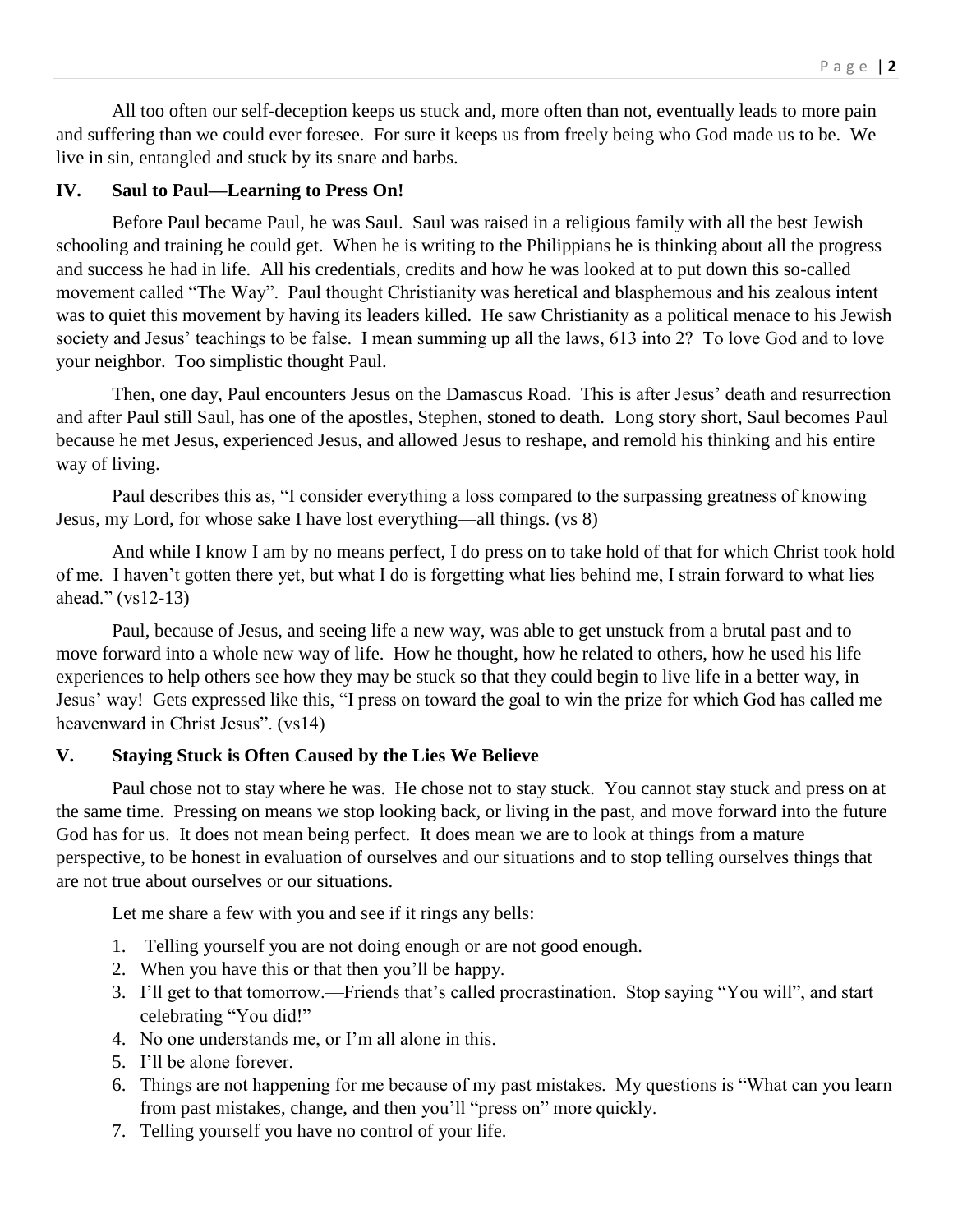- 8. It's my parents' fault. We have to stop blaming whoever we are blaming. Paul never blamed his parents from what I read.
- 9. We believe this lie—If that person really loved me they would do \_\_\_\_\_, you fill in the blank!
- 10. I can't trust myself, or anyone else for that matter.
- 11. I have no purpose.
- 12. I am not worthy of being loved.

Do yourself, God, your family, and friends a favor. Take some time to think about and reflect on what holds you back, or has you stuck. You may relate to one or more of these, or have your own set of lies you believe about yourself.

### **VI. Being Honest About Where the Problem Lies**

The key is, be honest, get real. Don't allow yourself to be self-deceived.

Here is what is at stake. An infant learns to crawl and in doing so pushes herself backwards around the house. Backing herself around, she gets lodged beneath the furniture. There she thrashes about, crying, banging her little head against the sides and undersides of the furniture. She is stuck and she hates it. So, she does the only thing she knows to do—she pushes even harder, which does what? Only worsens her problem.

If this infant could talk, who would she blames her problem on? Most likely the furniture. After all, she is doing everything she can think of. The problem couldn't be hers. But of course, the problem is hers, even though she cannot see it. While it's true she is doing everything she can think of, the problem is precisely that she can't see how she's the problem. And having the problem she has, nothing she can think of will be a solution.

Self-deception is like this. It blinds us to the true causes of our problems, and once blinded, all the solutions we can think of only makes matters worse. To the extent we are self-deceived and believe those lies we tell ourselves, our happiness, satisfaction, faith development, leadership and all our relationships will stay stuck.

# **VII. What Scripture Teaches Us About Our Thinking**

The Bible tells us in Proverbs 23:7 "As a man or woman thinks so is he or she." That says a lot. Your and my thought life, what we believe to be true is what shapes who we are, what we do, and ultimately our actions, our ability to stay stuck or live freely.

Paul was able to get beyond any lies he may have believed about himself by living into Romans 12:2 "Do not be conformed to this world…,(Might I add what this world tells you), but be transformed by the renewing of your mind, that by testing you may discern what is the will of God, what is good and acceptable and perfect."

And the Bible teaches us we can have a truer view of ourselves and our problems—our stuck places in this way "You God will keep him in perfect peace whose mind is stayed on God because you trust in God." (Is 26:3)

Paul was able to press on and do in life what he did because he did not allow his past, or lies he might have believed about himself to control his thought life and therefore actions. He learned to leave the old behind and to press on to be like Jesus and to live for Jesus.

# **VIII. How Jesus Helps Us and What He Wants Us to Know**

Just know Jesus has come to earth, given his life, shed his blood, and rose again so we don't have to be stuck and especially stuck by the lies we might believe about ourselves and situations that are not true. And like